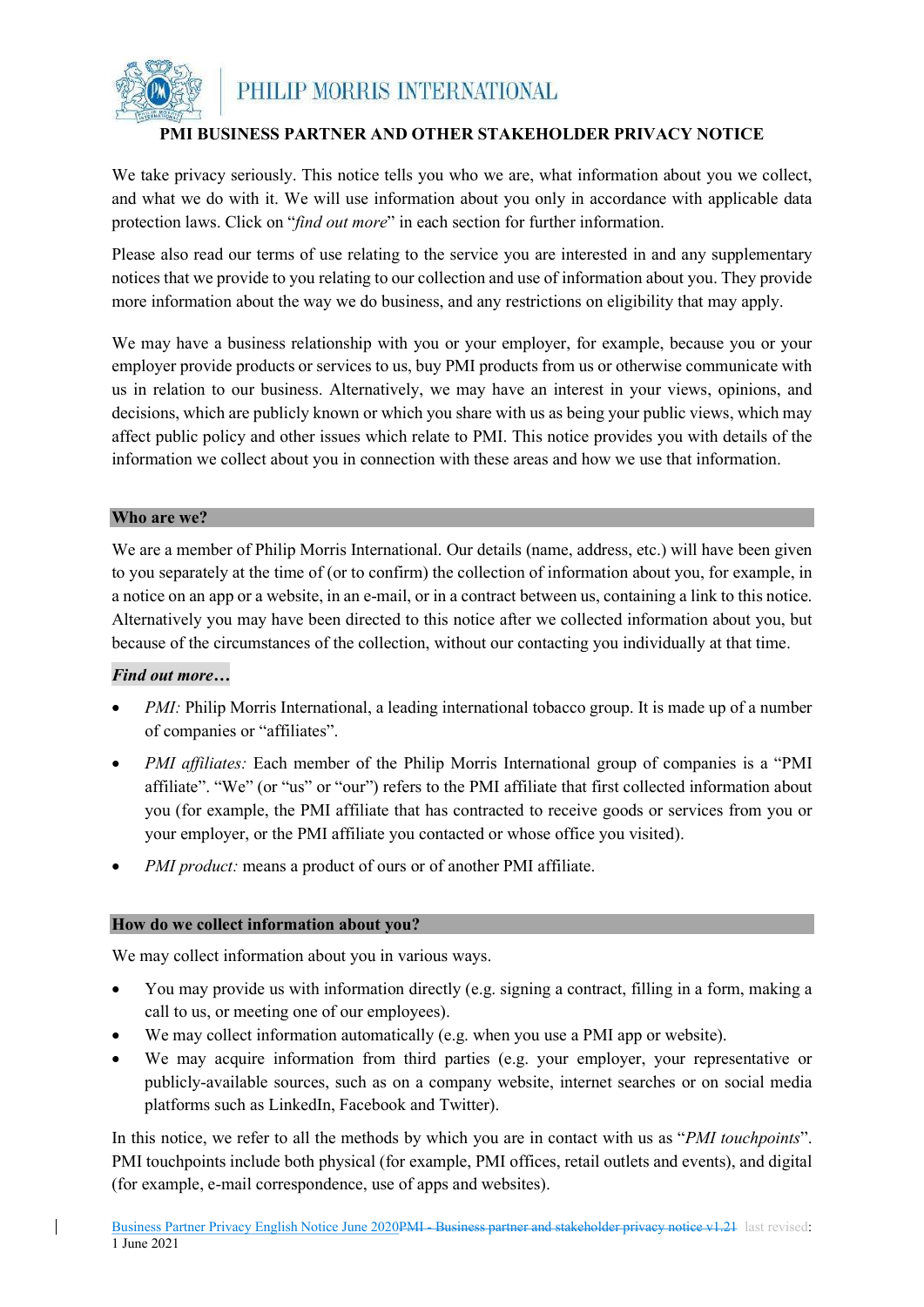

#### Find out more…

We may collect information that you provide directly. Typically this will happen when you:

- sign up to be a member of our databases (this could be, for example, in person, via app, or online);
- enter into an arrangement to provide us with products or services;
- enter into an arrangement with us to sell PMI products;
- download, or use, a digital touchpoint (e.g. an app or a website);
- contact us through a touchpoint, or by e-mail, social media or telephone;
- meet, or correspond with, one of our employees to discuss your business, your views on matters of importance to us, or our business;
- register to receive PMI press releases, e-mail alerts, or marketing communications;
- participate in PMI surveys or (where permitted by law) PMI competitions or promotions; or
- visit our offices or attend an event that a PMI affiliate has organised.

We may collect information about you automatically. Typically this will happen when you:

- visit our offices (e.g. through video (CCTV) recording and building access logs);
- work at, or visit, an outlet that sells PMI products (e.g. by collecting your data at check-out, or through sensors at the outlet that connect with mobile technology);
- attend an event that a PMI affiliate has organised (e.g. through purchases/sales at the event) or through sensors at the event that connect with mobile technology;
- use PMI's systems or PMI-issued devices such as a laptop or mobile phone;
- communicate with us (for example, through a PMI touchpoint; or social media platforms);
- use PMI touchpoints (e.g. through tracking mechanisms in an app or a website); or
- make public posts on social media platforms that we follow (for example, so that we can understand public opinion, or respond to requests concerning PMI products).

We may also collect information about you automatically through the use of cookies and similar tracking technologies on digital PMI touchpoints. The specific cookies and technologies used will depend on the PMI touchpoint in question. To learn about the cookies (including Google analytics cookies) and similar technologies used on a touchpoint, including how you can accept or refuse cookies, please see the cookie notice made available on or through that touchpoint.

Where permitted by law, we may acquire information about you from third parties, in particular with respect to preparing to do business with you or your employer, or with respect to your publicly known views, opinions, and decisions which may affect public policy and other issues which relate to PMI. This may include information supplied by business information agencies, information shared between PMI affiliates, publicly-available profile information on third party social media sites (such as LinkedIn), and marketing lists acquired from third party marketing agencies.

We may also collect information in other contexts made apparent to you at the time.

### What information about you do we collect?

We may collect various types of information about you:

- information necessary to manage and administer our relationship with you, your employer or representative
- information necessary to purchase products and services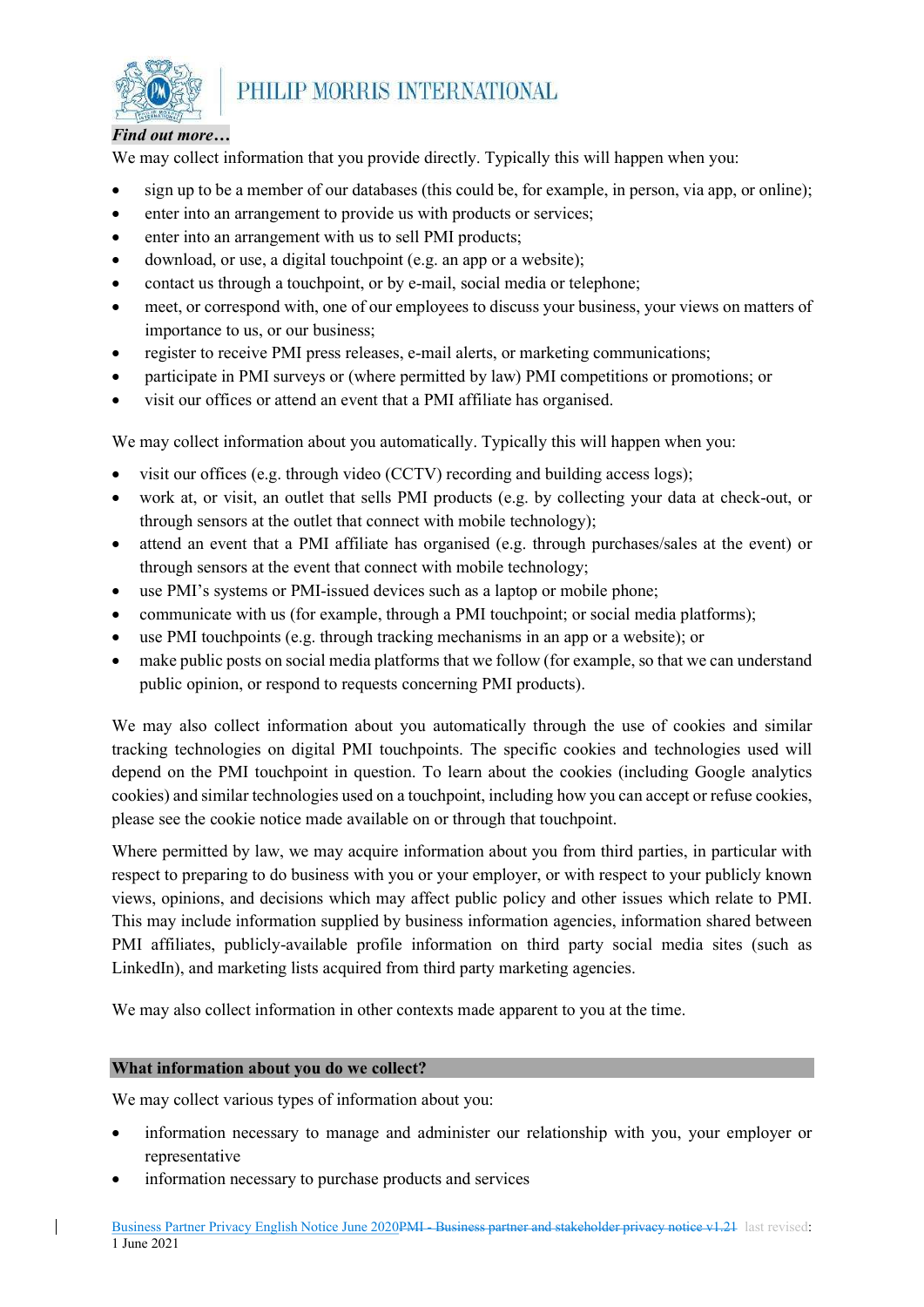

- information necessary to trade in, or to provide advice concerning, PMI products or services (for example, to fulfil orders)
- information necessary to provide support for PMI products or services, or to provide warranty services
- information about what you do in your business concerning our consumers, PMI products, or us (e.g. performing warranty services, displaying PMI products and point of sale materials, etc.)
- information you give us in contracts, forms or surveys
- information about your visits to our offices, outlets and events
- information you give us in calls you make to us, meetings you have with our employees, or e-mails you send to us
- information about your preferences and interests
- information necessary to verify your age, identity and authority to act on behalf of your employer if applicable
- information about your publicly known views, opinions, and decisions which may affect public policy and other issues which relate to PMI

### find out more…

Information that we collect from you directly will be apparent from the context in which you provide it. For example:

- where you are a supplier, to manage our relationship with you or your employer, you provide your name, contact, billing details, and details of the products/services (and, where appropriate, expense claims) so that we can fulfil our contract;
- where you are a public figure whose views may affect public policy or other issues that relate to PMI, we may note what the views are that you have made public, and the time and date you did so, or where you meet one of our employees, those basic details about that meeting, as well as your views that you have shared with us as being your public views;
- you may provide information on your preferences and interests so that we can offer you reward schemes or invite you to events that will interest you;
- we may collect information that enables us to verify your age and identity, for example a copy of an identity document.

Information that we collect automatically will generally concern:

- details of your visit or call (such as time and duration);
- in our offices, a sales outlet or at an event (including areas in the immediate vicinity), how frequently you visit, and which areas you access/visit and for how long;
- your use of digital PMI touchpoints (such as the pages you visit, the page from which you came, and the page to which you went when you left, search terms entered, or links clicked within the touchpoint); and
- your device (such as your IP address or unique device identifier, location data, details of any cookies that we may have stored on your device).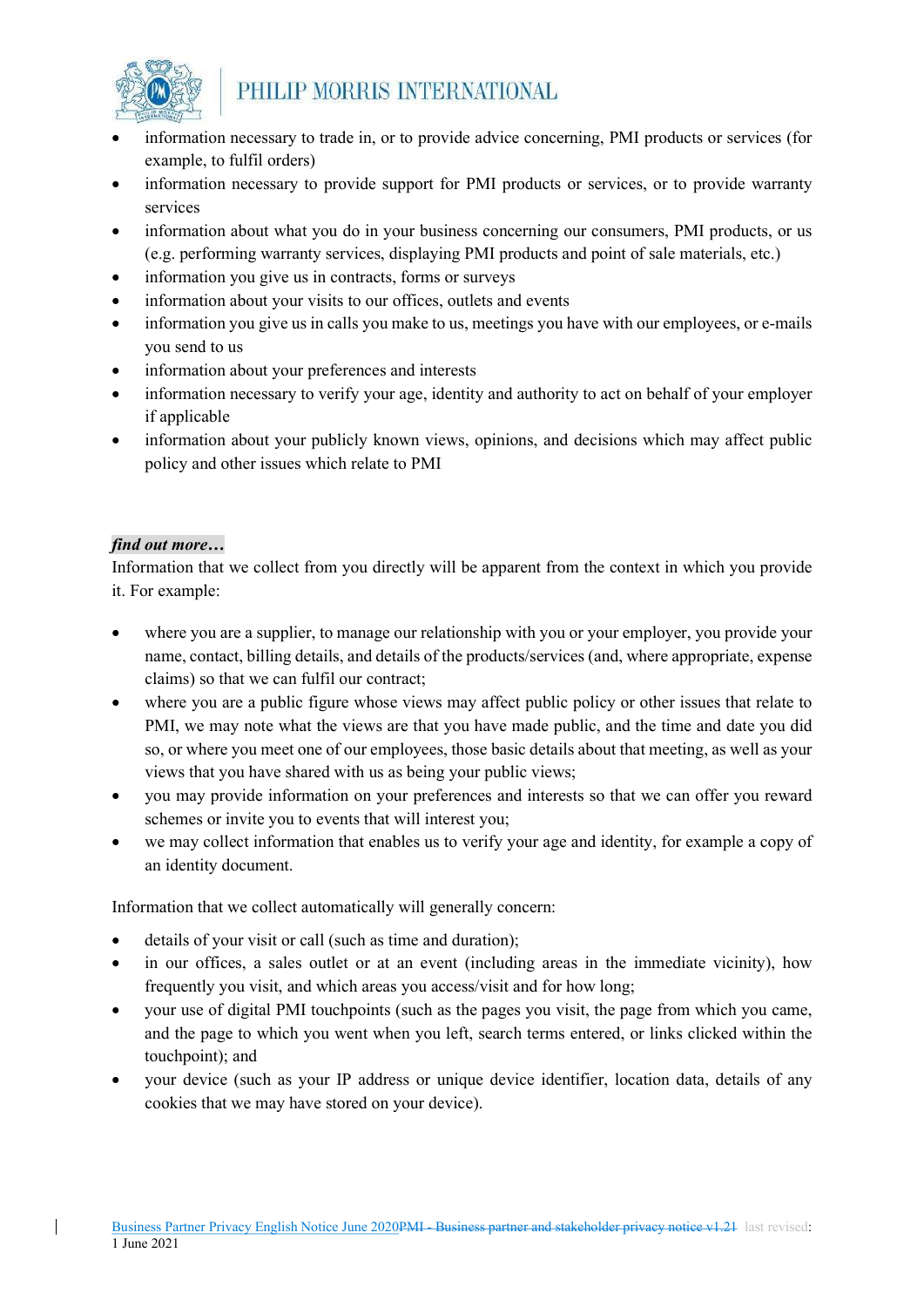

Information that we collect from third parties will generally consist of publicly-available information (such as your role, preferences and interests, and your views, opinions, and decisions which may affect public policy and other issues which relate to PMI), for example from public social media posts.

#### For what purposes do we use information about you, and on what legal basis?

In this section, we describe the purposes for which we use personal information. However, this is a global notice, and where the laws of a country restrict or prohibit certain activities described in this notice, we will not use information about you for those purposes in that country.

Subject to the above, depending on the nature of our relationship with you, we may use information about you for the following purposes:

- To comply with regulatory obligations, such as verifying your age and identity, undertaking 'know your supplier' checks and managing our contractual relationship with you or your employer
- Legal compliance, such as retaining and using your records in relation to any anticipated disputes, for the purposes of obtaining advice from our lawyers and other advisers
- To purchase products or services from you or your employer, including contacting you to manage our relationship, obtain sales-related services and to pay you for goods, services and expenses (where appropriate)
- To sell our products to you, including fulfilling your orders, processing your payments
- To provide sales-related services to you, including dealing with your inquiries and requests, and providing warranty services
- To inform you of updates, promotions, events and manage related aspects of our relationship, including administering loyalty programs, product improvement, market research, developing marketing strategies, administering marketing campaigns, and customizing your experiences at events
- To support all the above, including administering your or your employer's accounts, enabling you to use PMI touchpoints and sell PMI products, corresponding with you, customizing your experiences of PMI touchpoints, administration and troubleshooting, general record keeping and managing your access to any systems to which we have granted you access
- For business analytics and improvements, including improving PMI products, offices, processes, outlets and events, and the information that we (or our affiliates) provide to our customers, suppliers, service providers, third party contractors, retailers and visitors
- Security, including monitoring, for example to ensure appropriate use of internet and e-mail facilities
- For us or our business partners to inform you of potential opportunities to get involved in marketing or promoting PMI products
- To understand your views, opinions, decisions, and how they may affect public policy and other issues which relate to PMI
- For other purposes that we notify you of, or will be clear from the context, at the point information about you is first collected

The legal basis for our use of information about you is one of the following (which we explain in more detail in the "find out more" section):

- compliance with a legal obligation to which we are subject;
- the performance of a contract to which you are a party;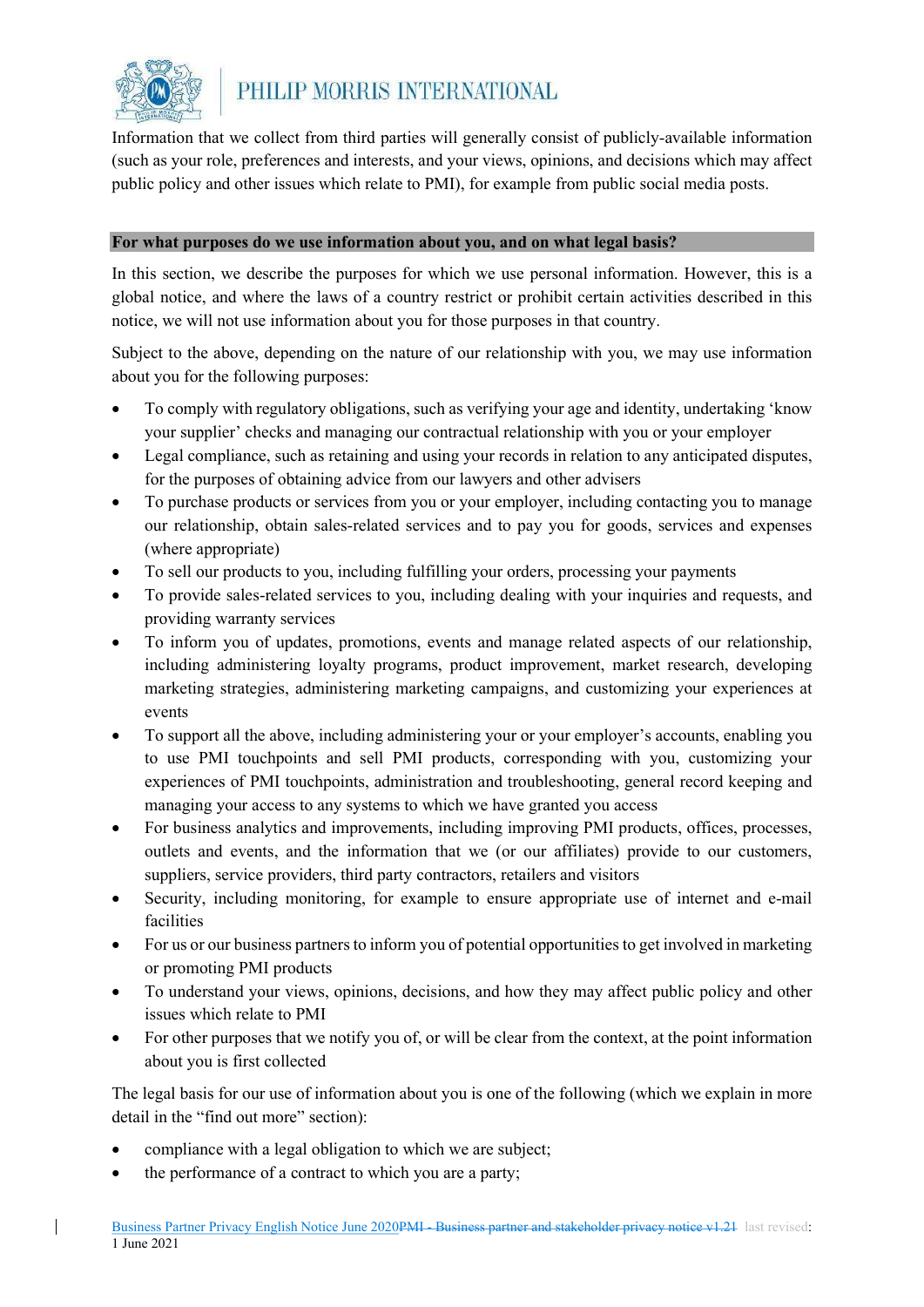

- a legitimate business interest that is not overridden by interests you have to protect the information;
- where none of the above applies, or where law requires it, your consent (which we will ask for before we process the information).

### find out more…

 $\overline{\phantom{a}}$ 

The purposes for which we use information about you, with corresponding methods of collection and legal basis for use, are:

| <b>Purpose</b>                                                                                                                                                                                                                                                                                                                                                                                                                                                                                                                                       | Method of collection and legal basis for Processing                                                                                                                                                                                                                                                                                                                                                                                                                                                                                                                                                                                                                                                                                                                                                   |  |
|------------------------------------------------------------------------------------------------------------------------------------------------------------------------------------------------------------------------------------------------------------------------------------------------------------------------------------------------------------------------------------------------------------------------------------------------------------------------------------------------------------------------------------------------------|-------------------------------------------------------------------------------------------------------------------------------------------------------------------------------------------------------------------------------------------------------------------------------------------------------------------------------------------------------------------------------------------------------------------------------------------------------------------------------------------------------------------------------------------------------------------------------------------------------------------------------------------------------------------------------------------------------------------------------------------------------------------------------------------------------|--|
| Comply with regulatory obligations<br>verify your age, identity and business partner                                                                                                                                                                                                                                                                                                                                                                                                                                                                 | This information is generally provided to us by you directly<br>during the time you have a relationship, or are interacting,<br>with us.                                                                                                                                                                                                                                                                                                                                                                                                                                                                                                                                                                                                                                                              |  |
| status<br>tax and business accounting obligations<br>$\bullet$<br>trade sanctions<br>$\bullet$<br>background checks<br>$\bullet$<br>health and safety management<br>$\bullet$<br>legal and regulatory disclosure requests<br>$\bullet$<br>conflicts of interest<br>$\bullet$<br>recording of timesheets and invoices, to the<br>$\bullet$<br>extent that you act as an external advisor<br>keeping contracts and associated documents<br>$\bullet$<br>in which you may be referred to<br>investigation of reported allegations of<br>٠<br>misconduct | We use it because it is necessary for us to comply with a<br>legal obligation to trade only with adults and to run our<br>business in a compliant way (including in relation to<br>company law and tax compliance), keep financial and tax<br>records, comply with trade sanctions, comply with health<br>and safety laws (which may include keeping records of<br>incidents), produce reports, comply with requests for<br>information from competent authorities and manage any<br>conflicts of interest, or, in countries where there is no such<br>legal obligation, because we have a legitimate business<br>interest to run our business in accordance with good<br>practice requirements that is not overridden by your<br>interests, rights and freedoms to protect information about<br>you. |  |
| <b>Purchase products and services</b><br>contact you in the course of your or your<br>employer's providing us with products or<br>services<br>administration of the account held by us with<br>$\bullet$<br>you or your employer                                                                                                                                                                                                                                                                                                                     | We will generally either receive the information from you<br>directly or via your employer (typically, name, role,<br>business address, business e-mail address, orders, services,<br>payment information, (where appropriate, details of<br>expenses) correspondence).                                                                                                                                                                                                                                                                                                                                                                                                                                                                                                                               |  |
| process payments<br>$\bullet$<br>relationship management<br>$\bullet$<br>monitoring of your compliance with our<br>$\bullet$<br>policies<br>internal<br>agreement,<br>our<br>and<br>programs (e.g. our GAP program if you are a<br>farmer who supplies us with raw materials)<br>investigation of non-compliance with our<br>agreement, policies and internal programs,<br>issues and incidents<br>managing remediation of non-compliance<br>٠<br>with policies with our agreement, policies<br>and internal programs, issues and incidents          | We use it in relation to the performance of our contract with<br>you or your employer as a purchaser of your or your<br>employer's products or services or, where there is no such<br>obligation, we use it because we have a legitimate business<br>interest to run our business, contact you in relation to the<br>products or services we are receiving from you or your<br>employer, to process payments, manage our relationship<br>with you or your employer and monitor compliance with<br>our agreement, policies and programs that is not overridden<br>by your interests, rights and freedoms to protect<br>information about you.                                                                                                                                                          |  |
| <b>Sell our products</b><br>fulfil your orders (including sending receipts)<br>process your payments<br>provide warranty services                                                                                                                                                                                                                                                                                                                                                                                                                    | This information is generally provided to us by you directly<br>or via your employer as applicable (typically, name, role,                                                                                                                                                                                                                                                                                                                                                                                                                                                                                                                                                                                                                                                                            |  |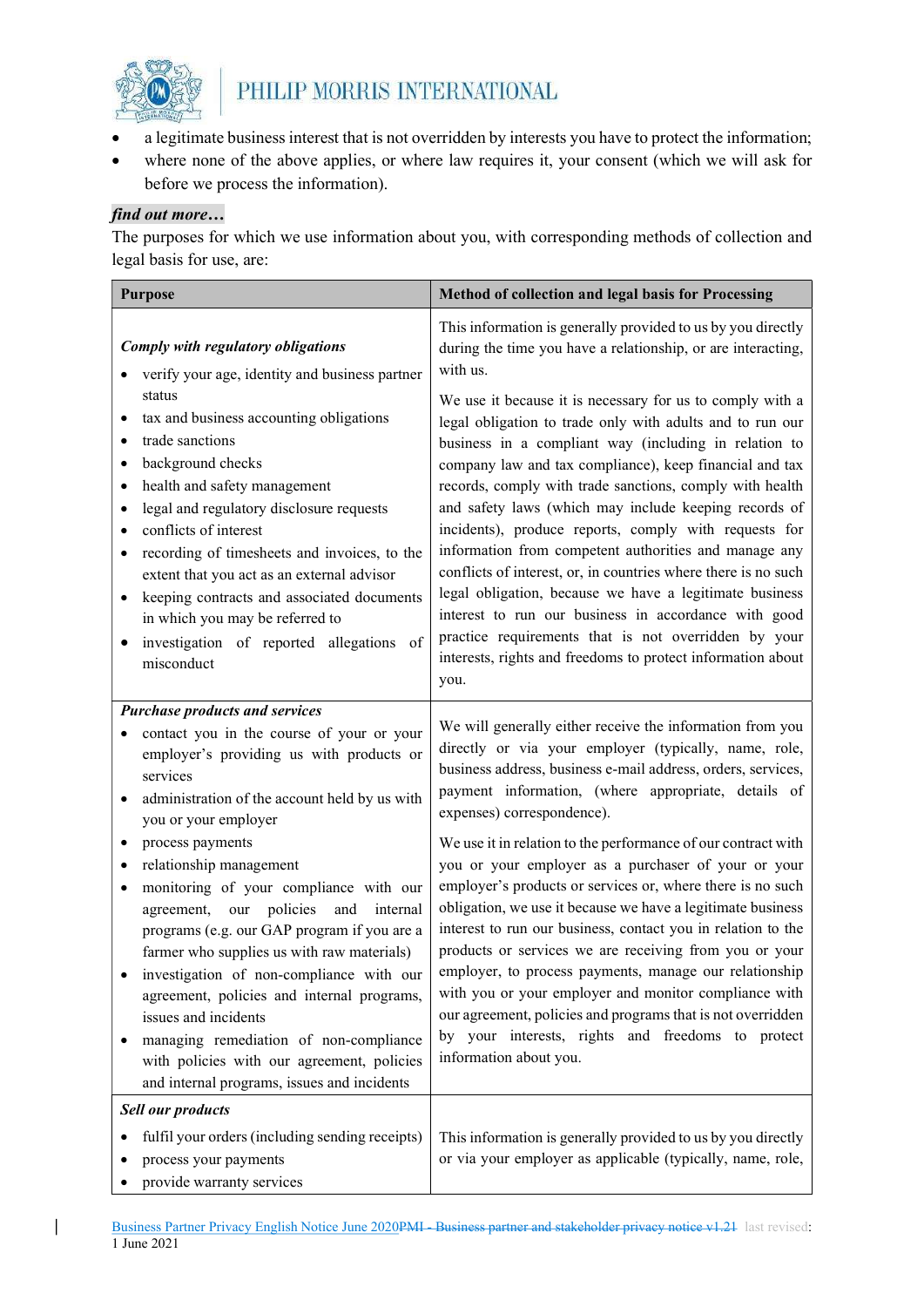

 $\overline{\phantom{a}}$ 

# PHILIP MORRIS INTERNATIONAL

| <b>Purpose</b>                                                                                                                                                                                                                                                                                                                                                                                                                                                                                                                                                                                                                                                                                                 | Method of collection and legal basis for Processing                                                                                                                                                                                                                                                                                                                                                                                                                                                                                                                                                                                                                                                                                           |
|----------------------------------------------------------------------------------------------------------------------------------------------------------------------------------------------------------------------------------------------------------------------------------------------------------------------------------------------------------------------------------------------------------------------------------------------------------------------------------------------------------------------------------------------------------------------------------------------------------------------------------------------------------------------------------------------------------------|-----------------------------------------------------------------------------------------------------------------------------------------------------------------------------------------------------------------------------------------------------------------------------------------------------------------------------------------------------------------------------------------------------------------------------------------------------------------------------------------------------------------------------------------------------------------------------------------------------------------------------------------------------------------------------------------------------------------------------------------------|
|                                                                                                                                                                                                                                                                                                                                                                                                                                                                                                                                                                                                                                                                                                                | business address, business e-mail address, orders, payment<br>information, correspondence).                                                                                                                                                                                                                                                                                                                                                                                                                                                                                                                                                                                                                                                   |
|                                                                                                                                                                                                                                                                                                                                                                                                                                                                                                                                                                                                                                                                                                                | We use it to discharge our contractual obligations to you or<br>your employer as a buyer of our products.                                                                                                                                                                                                                                                                                                                                                                                                                                                                                                                                                                                                                                     |
| <b>Provide sales-related services</b><br>deal with your inquiries and requests<br>correspond with you<br>general administration and troubleshooting<br>relationship management                                                                                                                                                                                                                                                                                                                                                                                                                                                                                                                                 | This information is generally provided to us by you directly<br>or via your employer.<br>We use it because we have a legitimate business interest in<br>providing sales-related services to you or your employer<br>that is not overridden by your interests, rights and freedoms<br>to protect information about you.                                                                                                                                                                                                                                                                                                                                                                                                                        |
| <b>Business promotion and relationship</b><br>management (where permitted by law)                                                                                                                                                                                                                                                                                                                                                                                                                                                                                                                                                                                                                              |                                                                                                                                                                                                                                                                                                                                                                                                                                                                                                                                                                                                                                                                                                                                               |
| inform you of relevant updates, promotions<br>$\bullet$<br>and events<br>manage our relationship<br>$\bullet$<br>understand your preferences (such as what<br>$\bullet$<br>products or events may interest you or may<br>be better tailored to your needs)<br>administer loyalty programs<br>٠<br>invite you to participate in, and administer,<br>$\bullet$<br>surveys or market research campaigns<br>for market research<br>٠<br>develop marketing strategies<br>$\bullet$<br>administer marketing campaigns<br>٠<br>experience<br>customize<br>your<br>of<br>PMI<br>$\bullet$<br>touchpoints (for example, to personalize<br>your visit, such as with greetings or<br>suggestions that might interest you) | This will typically be a combination of information that you<br>provide to us (for example, your name and contact and<br>social media details); information that we collect<br>automatically (for example, using technology to monitor<br>use of PMI touchpoints) and (where permitted by law)<br>information that we acquire from third parties (such as<br>public social media posts).<br>We use it on the grounds that we have a legitimate business<br>interest to manage our relationship and tell you about our<br>business, products and events, to operate PMI touchpoints,<br>and to customize your experiences, in these ways that is not<br>overridden by your interests, rights and freedoms to protect<br>information about you. |
| <b>Business promotion and relationship</b><br>management (where permitted by law)<br>provide you with information about, and to<br>manage, PMI affiliates, their promotions,<br>products and services, outlets, events and the<br>regulation of tobacco products; and to<br>develop and improve tools to pursue these<br>purposes                                                                                                                                                                                                                                                                                                                                                                              | This will typically be a combination of information that you<br>provide to us (for example, your name and contact details,<br>your social media handles); information that we collect<br>automatically (for example, using cookies and similar<br>technologies) and (where permitted by law) information<br>that we acquire from third parties (such as public social<br>media posts).<br>We use it on the grounds that we have a legitimate business<br>interest to inform you about these things that is not<br>overridden by your interests, rights and freedoms to protect<br>information about you.<br>In certain countries, where required by law, we will send<br>you these materials in electronic format only with your<br>consent.  |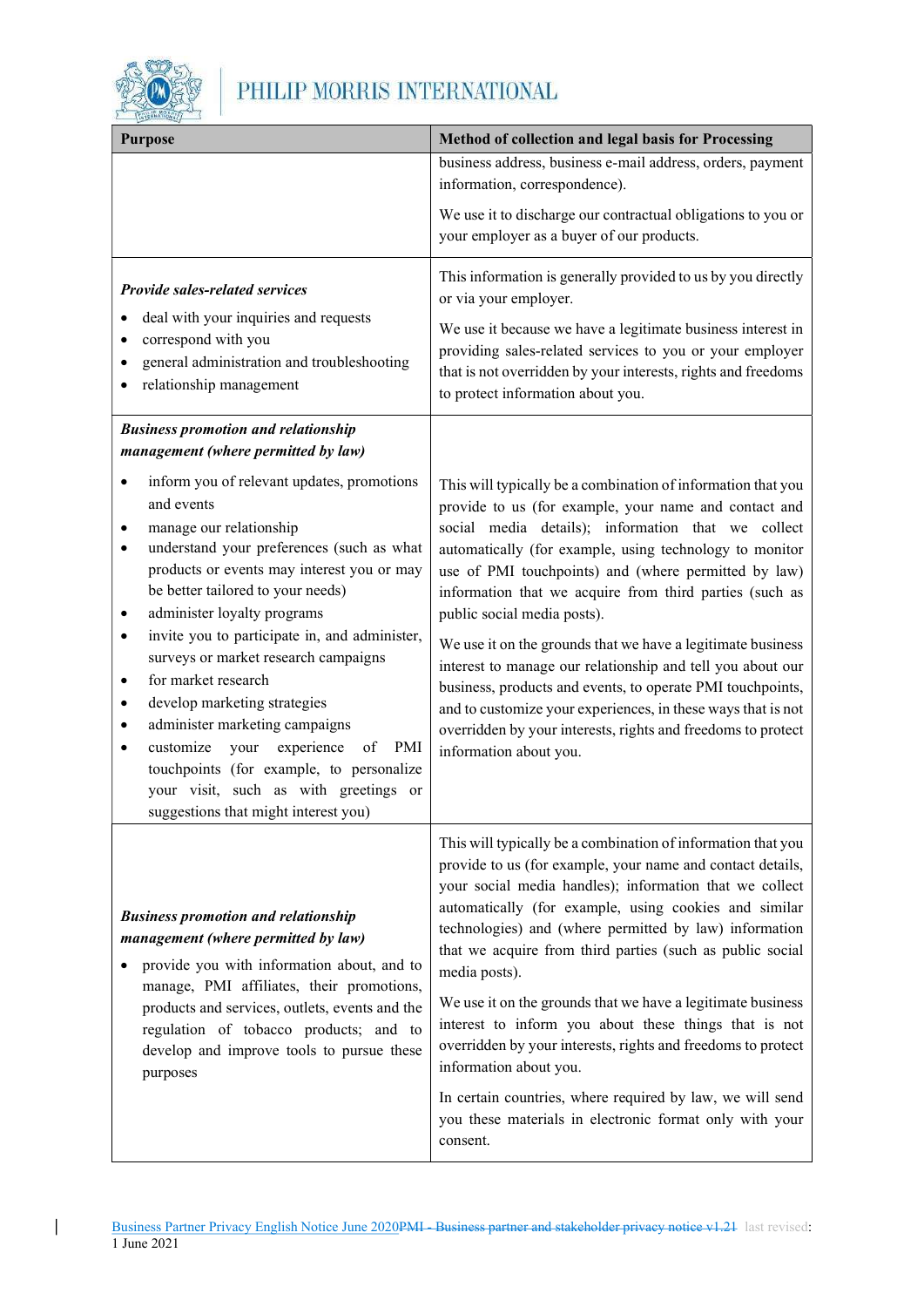

 $\overline{\phantom{a}}$ 

| <b>Purpose</b>                                                                                                                                                                                                                                                                                                                                                                                                                                                                                                                                                                                                                                                                                                                                                                                                                                                                                                                     | Method of collection and legal basis for Processing                                                                                                                                                                                                                                                                                                                                                                                                                                                                                                                                                                                                                                                                                                                                                                                            |
|------------------------------------------------------------------------------------------------------------------------------------------------------------------------------------------------------------------------------------------------------------------------------------------------------------------------------------------------------------------------------------------------------------------------------------------------------------------------------------------------------------------------------------------------------------------------------------------------------------------------------------------------------------------------------------------------------------------------------------------------------------------------------------------------------------------------------------------------------------------------------------------------------------------------------------|------------------------------------------------------------------------------------------------------------------------------------------------------------------------------------------------------------------------------------------------------------------------------------------------------------------------------------------------------------------------------------------------------------------------------------------------------------------------------------------------------------------------------------------------------------------------------------------------------------------------------------------------------------------------------------------------------------------------------------------------------------------------------------------------------------------------------------------------|
| <b>Business administration</b>                                                                                                                                                                                                                                                                                                                                                                                                                                                                                                                                                                                                                                                                                                                                                                                                                                                                                                     |                                                                                                                                                                                                                                                                                                                                                                                                                                                                                                                                                                                                                                                                                                                                                                                                                                                |
| general organizational<br>management and<br>business record keeping<br>contractor lifecycle management (from hiring<br>$\bullet$<br>to departure)<br>visitor administration and record keeping<br>$\bullet$<br>administering and running events, training<br>٠<br>and compliance programmes<br>correspondence in relation to our relationship<br>$\bullet$<br>with you or your employer, including to deal<br>with your inquiries and requests<br>IT systems development, implementation,<br>$\bullet$<br>operation and maintenance<br>maintaining the security of systems, devices<br>$\bullet$<br>and buildings<br>the operation of contact databases and<br>$\bullet$<br>collaboration tools<br>international assignments and travel<br>٠<br>operating a safe work environment<br>٠<br>maintaining the security and safety of PMI<br>$\bullet$<br>affiliates' staff, customers, suppliers, visitors<br>and the property of each | We will generally either receive the information from you<br>directly or via your employer.<br>We use it because we have a legitimate business interest to<br>run our business, manage our relationship with you and<br>maintaining the security and integrity of our buildings and<br>IT systems that is not overridden by your interests, rights<br>and freedoms to restrict use of information about you.                                                                                                                                                                                                                                                                                                                                                                                                                                   |
| Security and systems monitoring<br>authentication and access controls and logs,<br>$\bullet$<br>where applicable                                                                                                                                                                                                                                                                                                                                                                                                                                                                                                                                                                                                                                                                                                                                                                                                                   | This information is collected automatically through various<br>means such as automated systems and device monitoring,<br>and CCTV recording and audio recording at our premises.                                                                                                                                                                                                                                                                                                                                                                                                                                                                                                                                                                                                                                                               |
| monitoring of PMI systems, devices, internet<br>$\bullet$<br>and e-mail to which you are granted access<br>monitoring of access to PMI premises,<br>$\bullet$<br>deliveries to PMI affiliates, and security-<br>related processes at our premises                                                                                                                                                                                                                                                                                                                                                                                                                                                                                                                                                                                                                                                                                  | We use it because we have a legitimate business interest in<br>ensuring the confidentiality, integrity and security of our<br>physical and digital infrastructure and premises that is not<br>overridden by your interests, rights and freedoms to protect<br>information about you.                                                                                                                                                                                                                                                                                                                                                                                                                                                                                                                                                           |
| Support for all the above purposes<br>administering your accounts<br>enabling you to use PMI touchpoints (for<br>example, allowing you to remain logged in to<br>sections of a touchpoint that are reserved for<br>authorized users only, administering your<br>preference,<br>language<br>associating<br>your<br>shopping cart with you)<br>corresponding with you<br>٠<br>enhancing your experiences<br>administration and troubleshooting                                                                                                                                                                                                                                                                                                                                                                                                                                                                                       | This will typically be a combination of information that you<br>provide to us (typically, name, password (or equivalent))<br>and information that we collect automatically (for example,<br>information about your device, and cookies and similar<br>tracking technologies).<br>We use it on the grounds that correspond to the purpose for<br>using the information that we are supporting. For example,<br>where we administer your account to support a purchase or<br>to provide after-sales service, we use the information to<br>discharge our contractual obligations to you as a buyer of<br>our products; where we administer your account to update<br>you on our products, we are supporting business<br>development and so we use it on the grounds that we have<br>a legitimate business interest to market our products that is |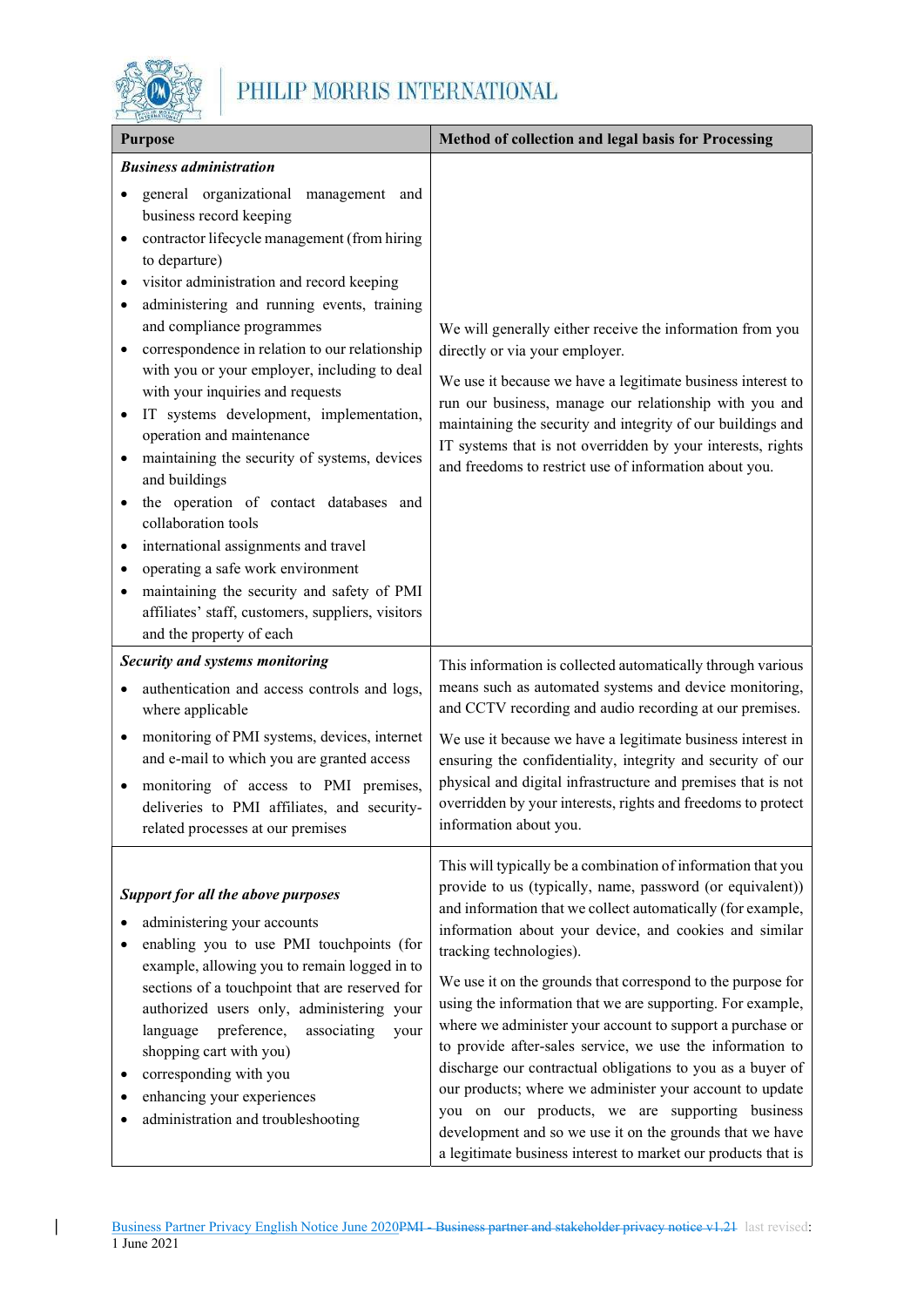

| <b>Purpose</b>                                                                                                                                                                                                                                                                                                                                                                                                                                                            | Method of collection and legal basis for Processing                                                                                                                                                                                                                                                                                                                                                                                                                                                                                                                                                                                                                                                |
|---------------------------------------------------------------------------------------------------------------------------------------------------------------------------------------------------------------------------------------------------------------------------------------------------------------------------------------------------------------------------------------------------------------------------------------------------------------------------|----------------------------------------------------------------------------------------------------------------------------------------------------------------------------------------------------------------------------------------------------------------------------------------------------------------------------------------------------------------------------------------------------------------------------------------------------------------------------------------------------------------------------------------------------------------------------------------------------------------------------------------------------------------------------------------------------|
|                                                                                                                                                                                                                                                                                                                                                                                                                                                                           | not overridden by your interests, rights and freedoms to<br>protect information about you, and so on.                                                                                                                                                                                                                                                                                                                                                                                                                                                                                                                                                                                              |
| <b>Business analytics and improvements</b><br>allowing us or our business partners to inform<br>you of potential opportunities to get involved<br>in promoting PMI products<br>for business analytics and improvements<br>(including for PMI products, systems,<br>processes, offices, outlets that sell PMI<br>products, training, events, digital PMI<br>touchpoints and the devices and information<br>that we (or our affiliates) provide to you or<br>your employer) | This will typically be a combination of information that you<br>provide to us and information that we collect automatically<br>and (where permitted by law) information that we acquire<br>from third parties.<br>We use it on the grounds that we have a legitimate business<br>interest to analyze and to improve our business<br>performance, our products, systems, processes, offices,<br>outlets, training, events, PMI touchpoints and the devices<br>and information we provide and to invite others to get<br>involved in promoting PMI products, that is not overridden<br>by interests, rights and freedoms to protect your<br>information about you.                                   |
| Understanding your views, opinions, and<br>decisions                                                                                                                                                                                                                                                                                                                                                                                                                      | This will typically be information that we acquire from<br>publicly-available third party sources, such as from a<br>company website, internet searches or on social media<br>platforms such as LinkedIn, Facebook and Twitter, or that<br>we acquire directly from you, such as your views that you<br>have shared with us as being your public views.<br>We use it on the grounds that we have a legitimate business<br>interest to monitor and assess the views and decisions of<br>stakeholders and map out the manner in which their views<br>and decisions may affect PMI and its industry, that is not<br>overridden by interests, rights and freedoms to protect<br>information about you. |

Where we do not base our use of information about you on one of the above legal bases, or where law requires it, we will ask for your consent before we process the information (these cases will be clear from the context).

In some instances, we may use information about you in ways that are not described above. Where this is the case, we will provide a supplemental privacy notice that explains such use. You should read any supplemental notice in conjunction with this notice.

### Who do we share your information with, and for what purposes?

We may share information about you with:

- PMI affiliates;
- third parties who provide PMI affiliates or you with products or services (such as professional advisers, payment service providers, delivery providers, auditors and information services providers);
- PMI affiliates' carefully selected business partners and advertisers (in areas connected with our products, or consistent with their style and image) so that they can contact you with offers that they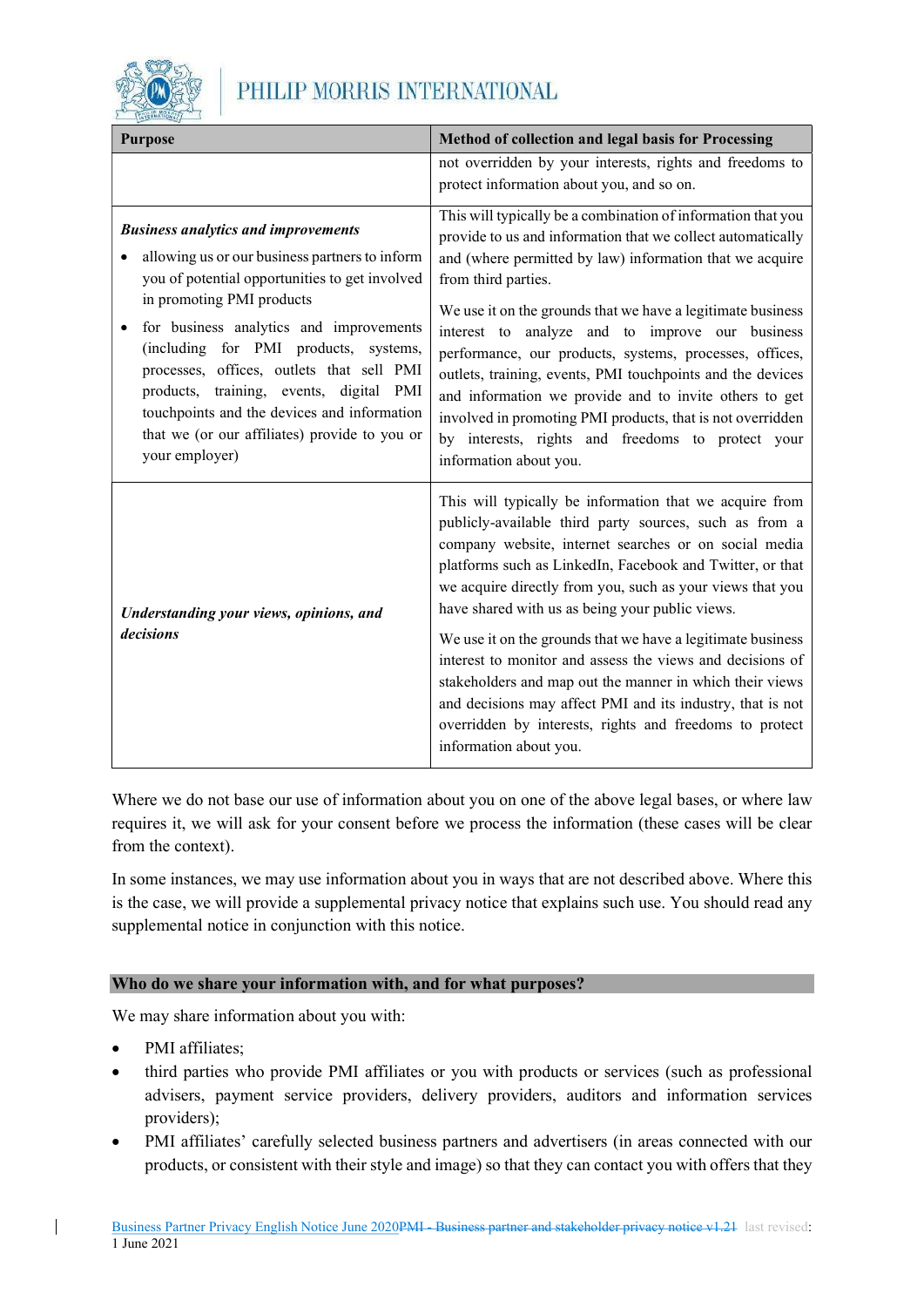

think may interest you, in accordance with your preferences, for trade programs, educational materials and training; and

 other third parties, where required or permitted by law (such as regulatory authorities; government departments and professional advisers).

We share information about you with others only in accordance with applicable laws. Thus, where law requires your consent, we will first ask for it.

# find out more…

## Sharing data with other PMI affiliates

- Information about you will be shared with Philip Morris Products S.A. (based in Neuchâtel, Switzerland), which is the place of central administration of personal data processing for PMI affiliates. Information about you may also be shared with Philip Morris International IT Service Centre Sàrl (based in Lausanne, Switzerland) as technology provider for PMI affiliates. Philip Morris Products S.A. and (to the extent it has access) Philip Morris International IT Service Centre Sàrl process the information about you for all the purposes described in this notice.
- If we arrange work-related travel (e.g. where you are visiting another PMI affiliate), information about you may be shared with the PMI affiliate that is our regional centre of operations (if it wasn't the PMI affiliate that first collected the information) for all the purposes described in this notice, the PMI affiliate that is the regional centre of operations for the PMI affiliate you are travelling to, the PMI affiliate you are travelling to and the PMI affiliate responsible for any security arrangements in relation to the work-related travel.
- Information about you may be shared with any other PMI affiliate that you contact or do business with (for example, if you sell products or services to other PMI affiliates or travel to other PMI offices during the time you have a business relationship with a PMI affiliate).

Details of PMI affiliates and the countries in which they are established are available here.

### Country-specific additional points

According to which country you are in, we want you to be aware of some further points.

### If you are in Japan, find out more…

If you are in Japan, note that we share information about you, for the purposes described in this notice, with other PMI affiliates on the basis of "joint use" under Japanese data protection laws. When we do this, Philip Morris Japan Limited (PMJ) continues to manage your personal information responsibly, and we require those with whom we share the data to do the same. Further, if they are located outside Japan, we take reasonable measures in accordance with the relevant laws and regulations.

### Sharing data with Third Parties

- To the extent permitted by applicable law, we may share information about you with third parties who provide PMI affiliates or you with products or services (such as your employer, advisers, payment service providers, delivery providers, retailers, product coaches, information services providers and age verification providers).
- To the extent permitted by applicable law, we may share information about you with PMI affiliates' carefully-selected third party business partners and advertisers (in line with the kind of thing you might associate with our products, for example because they have similar or complementary image,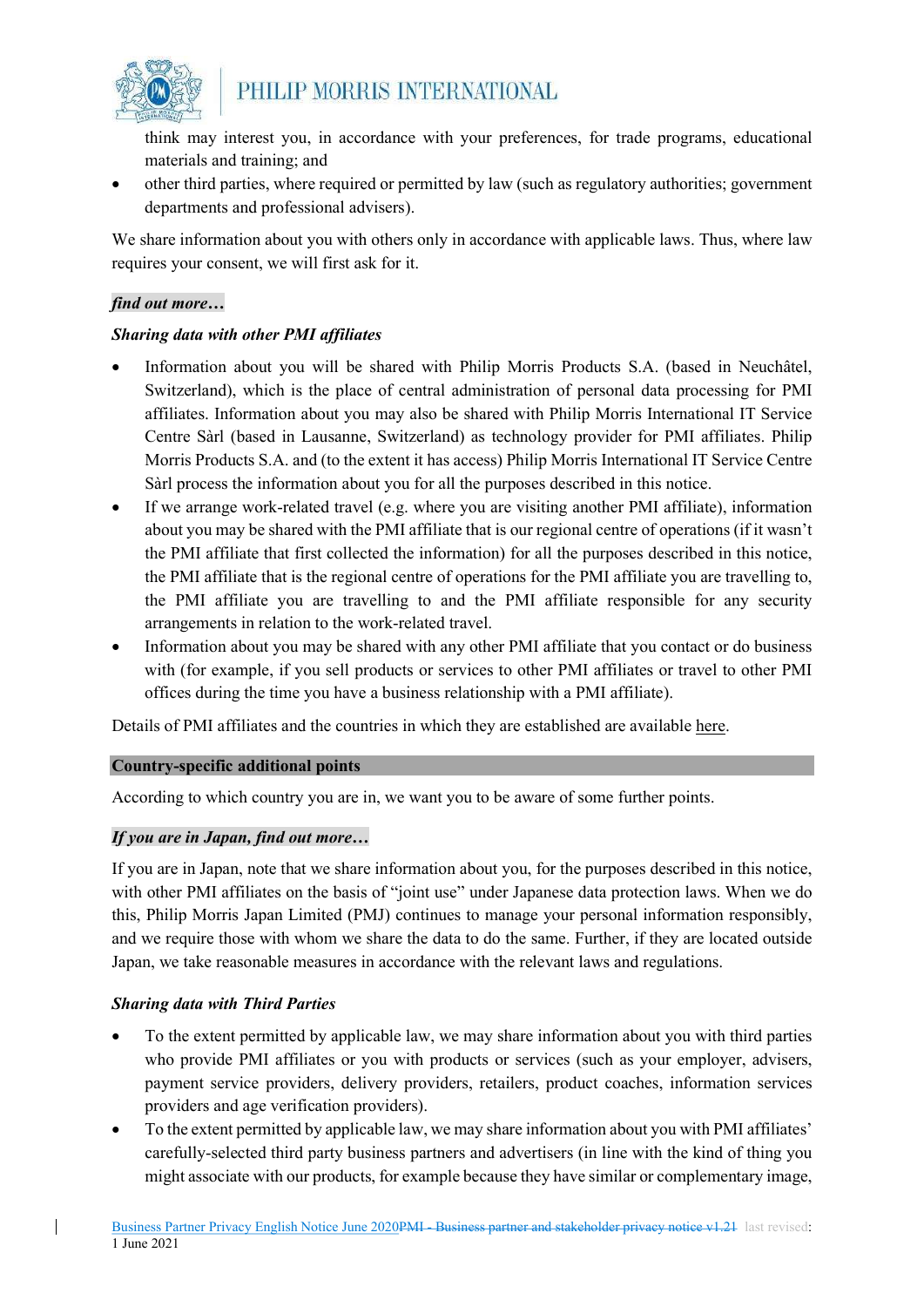

style, or functionality) so that they can contact you with products, services and promotions that they think may interest you, in accordance with your preferences.

- We may share information about you with other third parties, where required or permitted by law, for example: regulatory authorities; government departments; in response to a request from law enforcement authorities or other government officials; when we consider disclosure to be necessary or appropriate to prevent physical harm or financial loss or in connection with an investigation of suspected or actual illegal activity; and in the context of organisational restructuring.
- If we arrange work-related travel (e.g. where you are visiting another PMI affiliate), information about you may be shared with third parties who arrange travel, provide transport or travel-related services, such as travel agents, online booking providers, ticketing agents, airlines, car hire companies, rail providers and hotels. These third parties will use information about you for their own purposes (for example, to discharge their obligations to provide transport or accommodation to you) and you should check their privacy notices for further details about their use of information about you.

#### Where might information about you be sent?

As with any multinational organisation, PMI affiliates transfer information globally. Accordingly, information about you may be transferred globally (for example, if you are in the European Economic Area ("EEA"), your information may be transferred outside the EEA; if you are in Australia, you information may be transferred outside Australia).

### find out more…

### How do we protect information about you?

We implement appropriate technical and organisational measures to protect personal information that we hold from unauthorised disclosure, use, alteration or destruction. Where appropriate, we use encryption and other technologies that can assist in securing the information you provide. We also require our service providers to comply with strict data privacy and security requirements.

#### How long will information about you be kept?

We will retain information about you for the period necessary to fulfil the purposes for which the information was collected. After that, we will delete it. The period will vary depending on the purposes for which the information was collected. Note that in some circumstances, you have the right to request us to delete the information. Also, we are sometimes legally obliged to retain the information, for example, for tax and accounting purposes.

#### find out more…

Typically, we retain data based on the criteria described in the table below:

| <b>Type</b>      | <b>Explanation/typical retention criteria</b>                                                                                                                                                                                                                                                                                                                                                          |
|------------------|--------------------------------------------------------------------------------------------------------------------------------------------------------------------------------------------------------------------------------------------------------------------------------------------------------------------------------------------------------------------------------------------------------|
| database records | If you are an individual providing us with services (either directly or for your<br>employer), most of the information in your profile is kept for the duration of<br>our relationship with you; for example, while you continue to provide services,<br>purchase products, use the digital touchpoint, or respond to our<br>communications. However, some elements of your marketing profile, such as |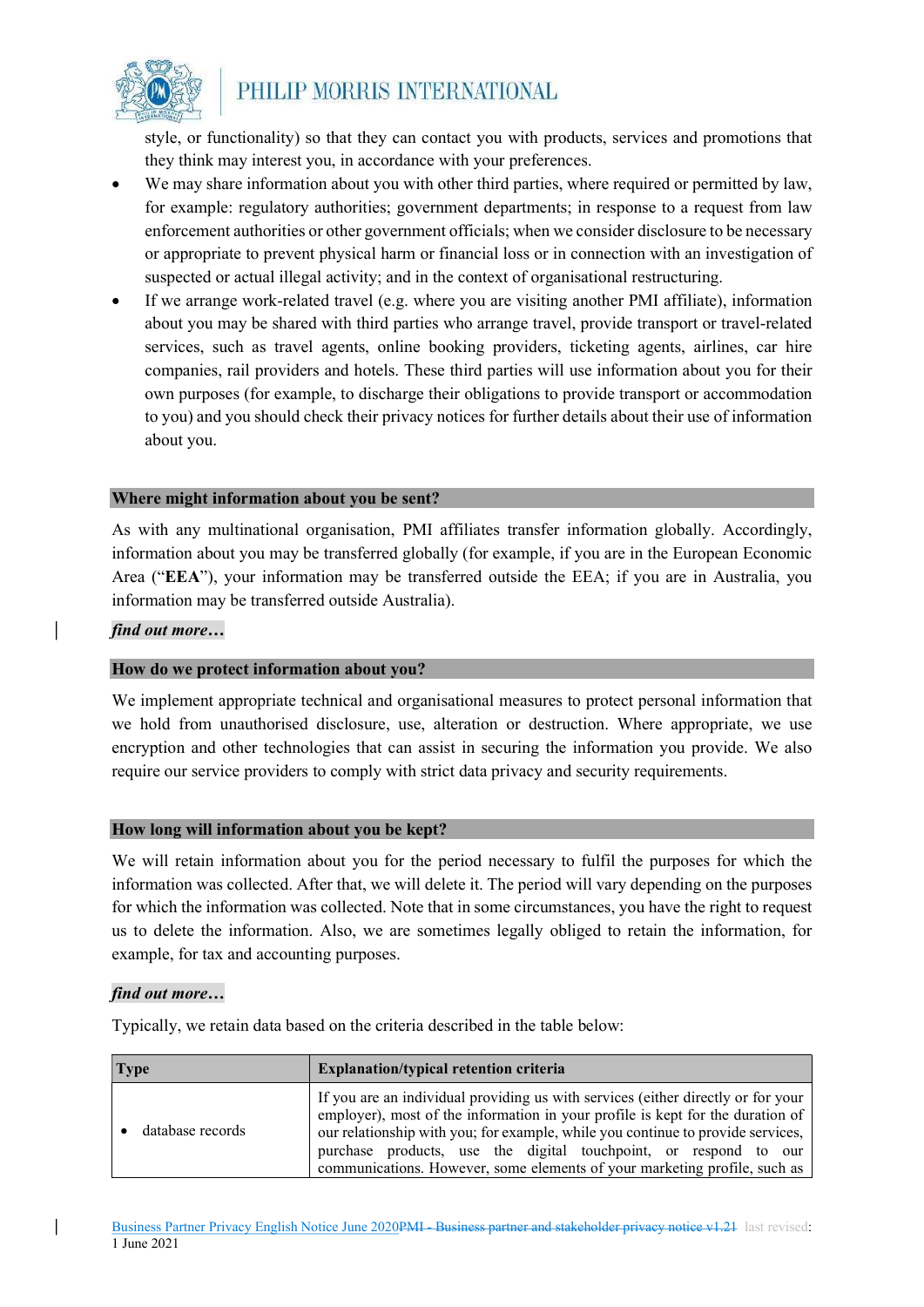

| <b>Type</b>                     | <b>Explanation/typical retention criteria</b>                                                                                                                                                                                                                                                                                                                                                                                                                            |
|---------------------------------|--------------------------------------------------------------------------------------------------------------------------------------------------------------------------------------------------------------------------------------------------------------------------------------------------------------------------------------------------------------------------------------------------------------------------------------------------------------------------|
|                                 | your purchase history, naturally go out of date after a period of time, so we<br>delete them automatically after defined periods as appropriate for the purpose<br>for which we collected them.                                                                                                                                                                                                                                                                          |
| business and payment<br>records | We keep records of invoices, sales, purchases, payments made and received<br>and supporting documents (such as contracts and e-mails) in accordance with<br>company and tax requirements, typically 11 years. We also keep records of<br>checks carried out on suppliers for as long as we are required to comply with<br>our legal and regulatory obligations.                                                                                                          |
| visitor records                 | If you visit our buildings, visitor records are retained typically for a period of<br>only a few months.                                                                                                                                                                                                                                                                                                                                                                 |
| <b>CCTV</b>                     | If you visit our buildings, CCTV records retained typically for a period of only<br>a few days, up to a few weeks, depending on the specific purpose for the<br>recording.                                                                                                                                                                                                                                                                                               |
| purchases and warranty          | If you purchase goods, we will retain details of this for so long as required to<br>complete the sale, and to comply with any legal obligations (for example, for<br>tax and accounting record-keeping purposes). If you also register for a warranty<br>for a PMI product, we will retain details of this for so long as relevant to the<br>warranty.                                                                                                                   |
| customer care                   | If you contact customer care, we will make a record of your enquiry and retain<br>it while it remains relevant to our relationship, for example if you need us to<br>replace a device under warranty. Other records relevant to customer care (for<br>example, an automated recording of a telephone call in which you ask us to<br>direct you to a retail outlet) may be relevant only until more permanent records<br>are made, and will be retained only temporarily. |
| system audit logs               | System audit logs are retained typically for a period of only a few months.                                                                                                                                                                                                                                                                                                                                                                                              |
| business analytics              | Business analytics data is typically collected automatically when you use PMI<br>touchpoints and anonymised/aggregated shortly afterwards.                                                                                                                                                                                                                                                                                                                               |

#### What rights and options do you have?

You may have some or all of the following rights in respect of information about you that we hold:

- request us to give you access to it;
- request us to rectify it, update it, or erase it;
- request us to restrict our using it, in certain circumstances;
- object to our using it, in certain circumstances;
- withdraw your consent to our using it;
- data portability, in certain circumstances;
- opt out from our using it for direct marketing; and
- lodge a complaint with the supervisory authority in your country (if there is one).

We offer you easy ways to exercise these rights, such as "unsubscribe" links, or giving you a contact address, in messages you receive or by using the contacts in the paragraph "who should you contact with questions?" at the end of this notice.

Some mobile applications we offer might also send you push messages, for instance about new products or services. You can disable these messages through the settings in your phone or the application.

#### find out more…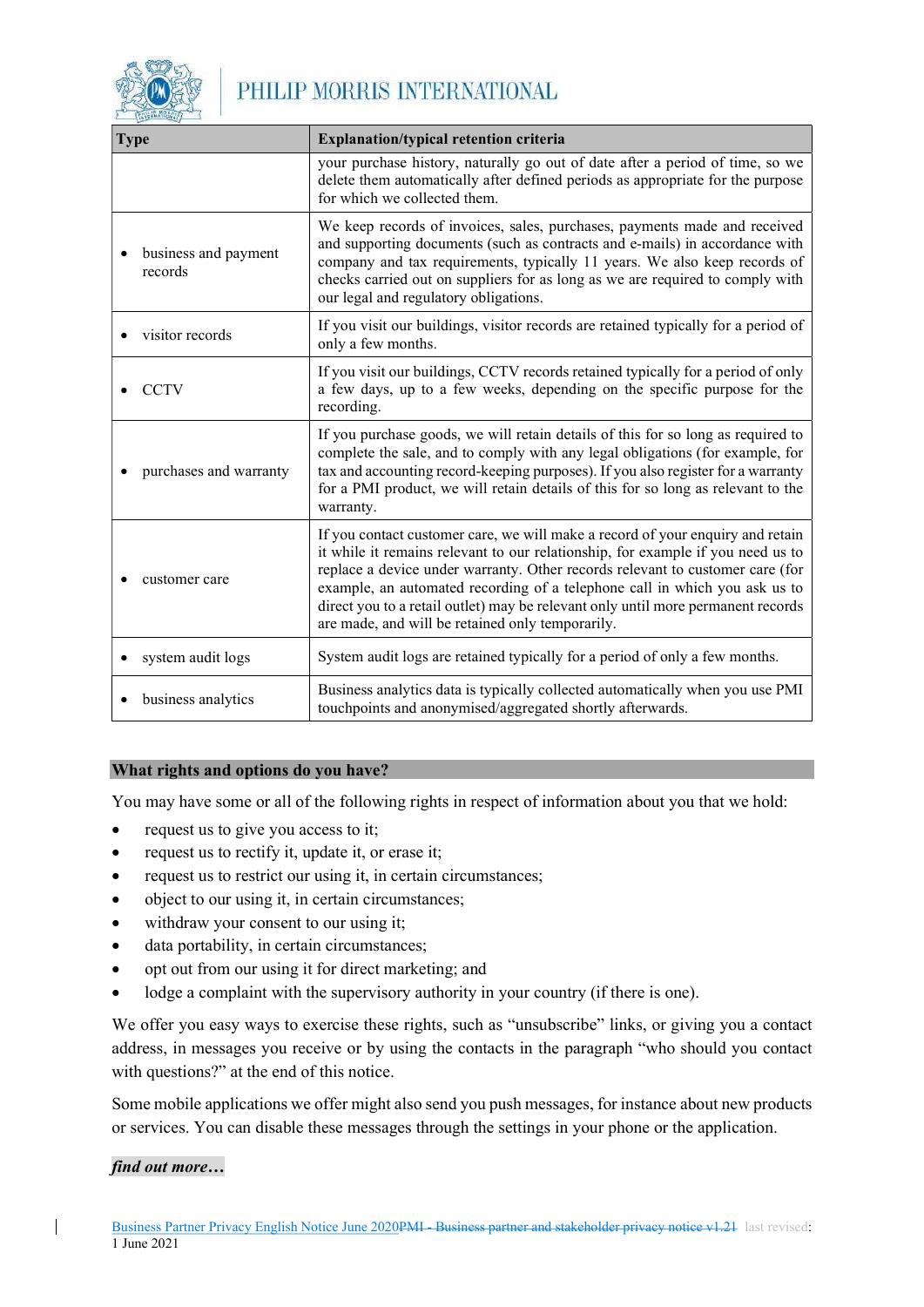

# PHILIP MORRIS INTERNATIONAL

The rights you have depend on the laws of your country. If you are in the European Economic Area, you will have the rights set out in the table below. If you are elsewhere, you can contact us (see the paragraph "who should you contact with questions?" at the end of this notice) to find out more.

| Right in respect of the<br>information about you that<br>we hold | Further detail (note: certain legal limits to all these rights apply)                                                                                                                                                                                                                                                                                                                                  |
|------------------------------------------------------------------|--------------------------------------------------------------------------------------------------------------------------------------------------------------------------------------------------------------------------------------------------------------------------------------------------------------------------------------------------------------------------------------------------------|
|                                                                  | This is confirmation of:                                                                                                                                                                                                                                                                                                                                                                               |
|                                                                  | whether or not we process information about you;                                                                                                                                                                                                                                                                                                                                                       |
|                                                                  | our name and contact details;<br>$\bullet$                                                                                                                                                                                                                                                                                                                                                             |
|                                                                  | the purpose of the processing;<br>$\bullet$                                                                                                                                                                                                                                                                                                                                                            |
|                                                                  | the categories of information concerned;                                                                                                                                                                                                                                                                                                                                                               |
| to request us to give you<br>$\bullet$<br>access to it           | the categories of persons with whom we share the information and, where<br>any person is outside the EEA and does not benefit from a European<br>Commission adequacy decision, the appropriate safeguards for protecting<br>the information;                                                                                                                                                           |
|                                                                  | (if we have it) the source of the information, if we did not collect it from<br>$\bullet$<br>you;                                                                                                                                                                                                                                                                                                      |
|                                                                  | (to the extent we do any, which will have been brought to your attention)<br>$\bullet$<br>the existence of automated decision-making, including profiling, that<br>produces legal effects concerning you, or significantly affects you in a<br>similar way, and information about the logic involved, as well as the<br>significance and the envisaged consequences of such processing for you;<br>and |
|                                                                  | the criteria for determining the period for which we will store the<br>information.                                                                                                                                                                                                                                                                                                                    |
|                                                                  | On your request we will provide you with a copy of the information about you<br>that we use (provided this does not affect the rights and freedoms of others).                                                                                                                                                                                                                                         |
| to request us to rectify or<br>update it                         | This applies if the information we hold is inaccurate or incomplete.                                                                                                                                                                                                                                                                                                                                   |
|                                                                  | This applies if:                                                                                                                                                                                                                                                                                                                                                                                       |
|                                                                  | the information we hold is no longer necessary in relation to the purposes<br>for which we use it;                                                                                                                                                                                                                                                                                                     |
| to request us to erase it                                        | we use the information on the basis of your consent and you withdraw your<br>consent (in this case, we will remember not to contact you again, unless<br>you tell us you want us to delete all information about you in which case<br>we will respect your wishes);                                                                                                                                    |
|                                                                  | we use the information on the basis of legitimate interest and we find that,<br>$\bullet$<br>following your objection, we do not have an overriding interest in<br>continuing to use it;                                                                                                                                                                                                               |
|                                                                  | the information was unlawfully obtained or used; or                                                                                                                                                                                                                                                                                                                                                    |
|                                                                  | to comply with a legal obligation.                                                                                                                                                                                                                                                                                                                                                                     |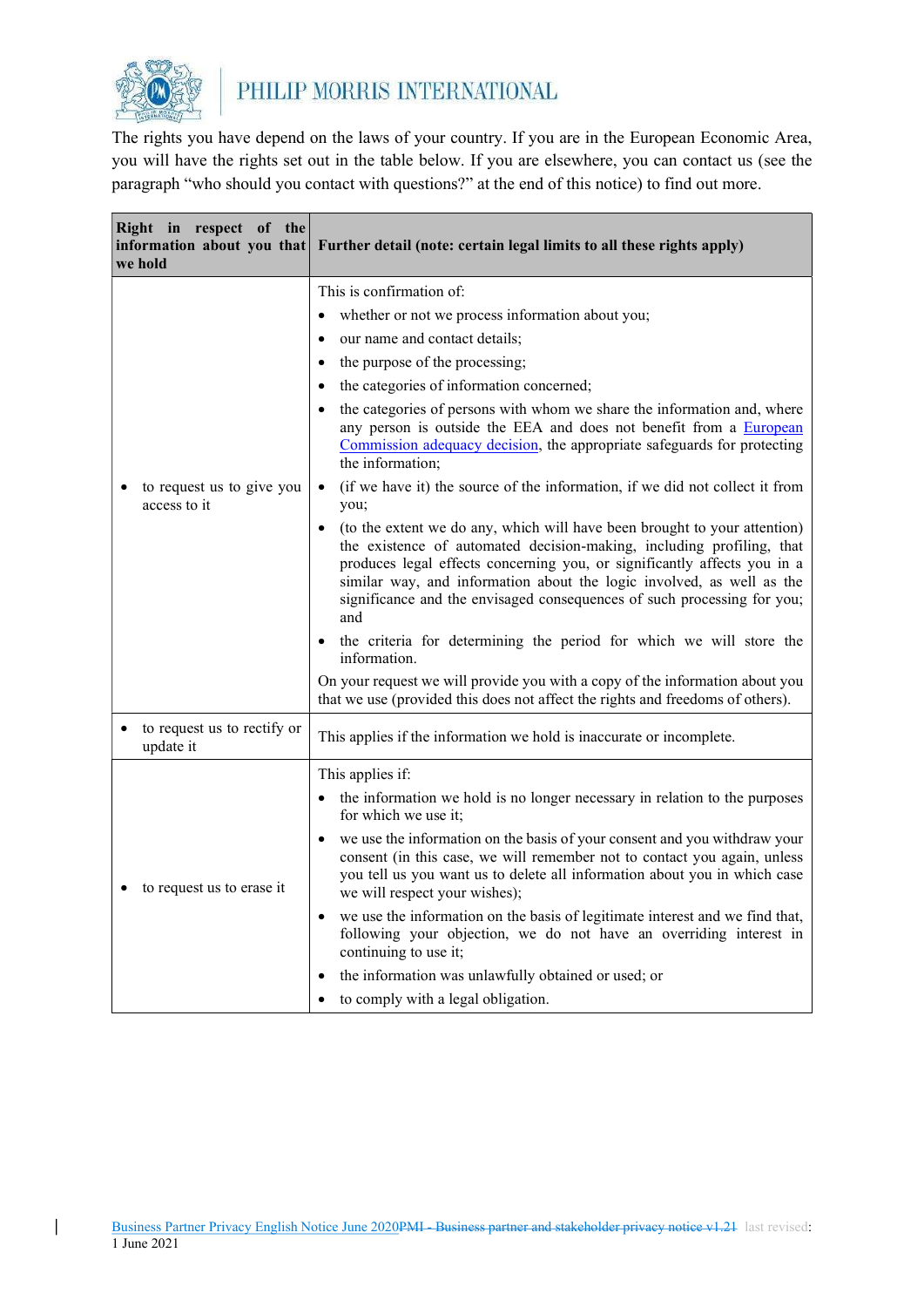

|                                                                           | Right in respect of the<br>information about you that<br>we hold | Further detail (note: certain legal limits to all these rights apply)                                                                                                                                                                                                       |
|---------------------------------------------------------------------------|------------------------------------------------------------------|-----------------------------------------------------------------------------------------------------------------------------------------------------------------------------------------------------------------------------------------------------------------------------|
|                                                                           |                                                                  | This right applies, temporarily while we look into your case, if you:                                                                                                                                                                                                       |
|                                                                           |                                                                  | contest the accuracy of the information we use; or<br>$\bullet$                                                                                                                                                                                                             |
|                                                                           |                                                                  | have objected to our using the information on the basis of legitimate interest                                                                                                                                                                                              |
|                                                                           | to request us to restrict<br>our processing of it                | (if you make use of your right in these cases, we will tell you before we use the<br>information again).                                                                                                                                                                    |
|                                                                           |                                                                  | This right applies also if:                                                                                                                                                                                                                                                 |
|                                                                           |                                                                  | our use is unlawful and you oppose the erasure of the data; or                                                                                                                                                                                                              |
|                                                                           |                                                                  | we no longer need the data, but you require it to establish a legal case.                                                                                                                                                                                                   |
|                                                                           |                                                                  | You have two rights here:                                                                                                                                                                                                                                                   |
|                                                                           | object<br>to<br>to<br>our<br>processing it                       | if we use information about you for direct marketing: you can "opt out"<br>(i)<br>(without the need to justify it) and we will comply with your request; and                                                                                                                |
|                                                                           |                                                                  | (ii) if we use the information about you on the basis of legitimate interest for<br>purposes other than direct marketing, you can object to our using it for<br>those purposes, giving an explanation of your particular situation, and we<br>will consider your objection. |
|                                                                           | to withdraw your consent<br>to our using it                      | This applies if the legal basis on which we use the information about you is<br>consent. These cases will be clear from the context.                                                                                                                                        |
|                                                                           |                                                                  | If:                                                                                                                                                                                                                                                                         |
|                                                                           |                                                                  | (i) you have provided data to us; and                                                                                                                                                                                                                                       |
|                                                                           | to data portability                                              | (ii) we use that data, by automated means, and on the basis either of your<br>consent, or on the basis of discharging our contractual obligations to you,                                                                                                                   |
|                                                                           |                                                                  | then you have the right to receive the data back from us in a commonly used<br>format, and the right to require us to transmit the data to someone else if it is<br>technically feasible for us to do so.                                                                   |
| to lodge a complaint with<br>the supervisory authority<br>in your country |                                                                  | Each European Economic Area country must provide for one or more public<br>authorities for this purpose.                                                                                                                                                                    |
|                                                                           | You can find their contact details here:                         |                                                                                                                                                                                                                                                                             |
|                                                                           |                                                                  | http://ec.europa.eu/justice/data-protection/bodies/authorities/index en.htm                                                                                                                                                                                                 |
|                                                                           |                                                                  | For other countries please consult the website of your country's authority.                                                                                                                                                                                                 |

#### Country-specific additional points

According to which country you are in, you may have some additional rights.

#### If you are in France, find out more…

- If you are in France, you have the right to give us instructions regarding information we hold about you in the event of your death (specifically, whether we should store or delete it, and whether others should have the right to see it). You may:
	- (A) issue general instructions to a digital service provider registered with the French data protection supervisory authority (called "CNIL") (these instructions apply to all use of information about you); or
	- (B) give us specific instructions that apply only to our use of information about you.

Your instructions may require us to transfer information about you to a third party (but where the information contains information about others, our obligation to respect also their privacy rights